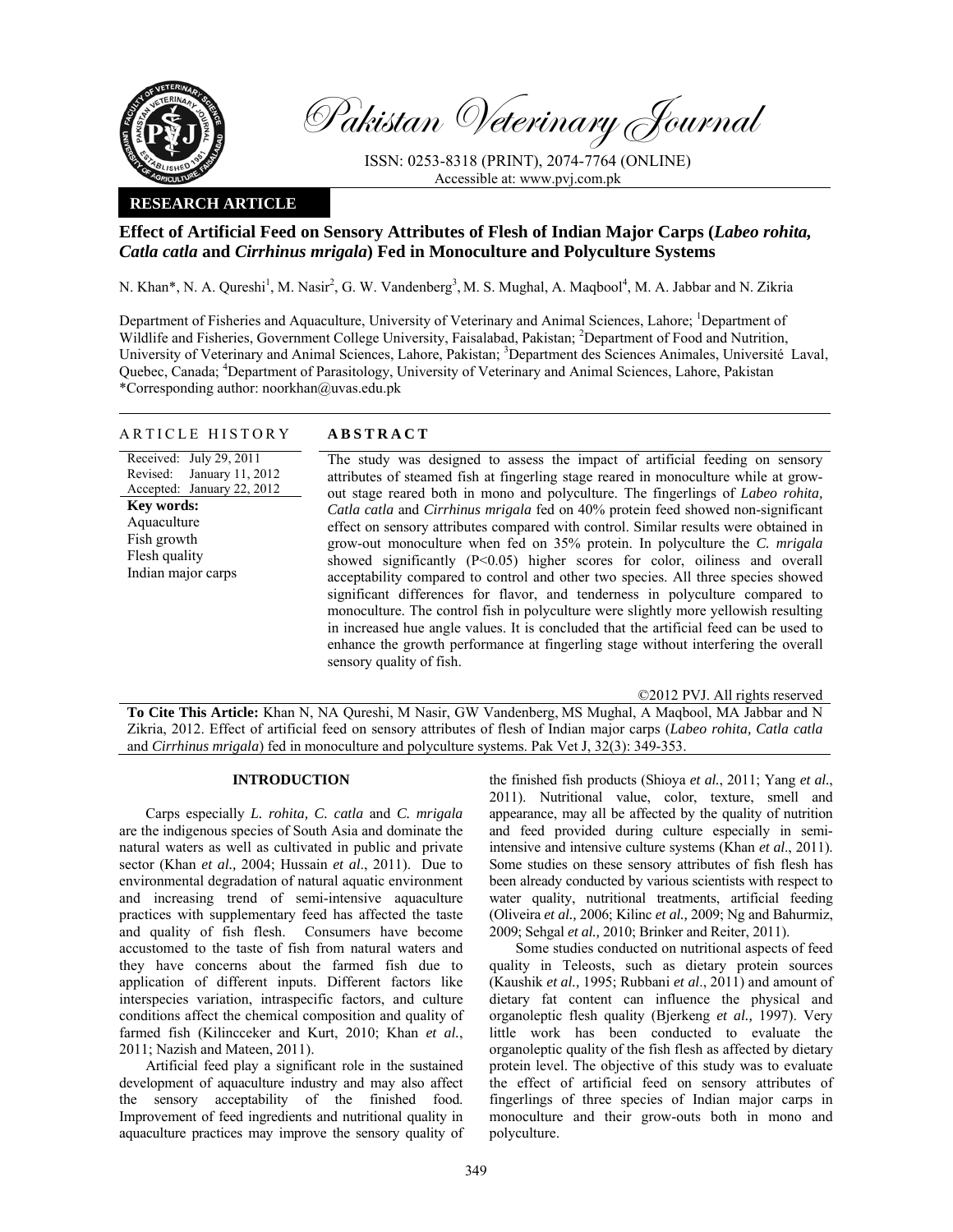#### **MATERIALS AND METHODS**

**Experimental site and study trials:** The study was conducted in the Department of Fisheries & Aquaculture, University of Veterinary and Animal Sciences, Lahore, Ravi Campus Pattoki (Pakistan) using earthen ponds. The whole study consisted of three trials. The first trial was conducted on fingerlings (31.0 g) in monoculture system. Second and third trials were on their grow-outs (340 to 350 g) in monoculture and polyculture.

**Pond preparation and stocking of experimental fish:**  Ponds having an area of 0.03 ha each were fertilized with organic cattle manure 90 kg/pond (3 tons/ha) (Sahu *et al.,* 2007) and 45 kg poultry manure, 2.5 kg single super phosphate and 1.5 kg urea/pond one week prior to stocking of experimental fish for the production of planktonic life followed by fortnightly application of same amount of organic and inorganic fertilizers. Afterwards, the ponds were filled with ground water up to 1.5 m depth and the experimental fish were stocked in the ponds.

The fingerlings of Indian major carps (*C. catla, L. rohita* and *C. mrigala*) were procured from Punjab Government Fish Hatchery, Chenawan, Gujranwala, Pakistan. The fish were randomly stocked to their respective ponds under monoculture system at 2666/ ha. The fish were fed twice a day at 4% body weight/ day with 40% protein (Table 1) by dusting method at 0900 and 1630 hours. Grow-out fish were collected from local Fish Hatchery and Farm and stocked in monoculture system at 2300/ ha while, in polyculture three species were stocked at ratio of 30:50:20 (2300/ ha) and were fed at 3% body weight/day with 35% protein (Table 1) using above mentioned method.

| Table 1: Composition of experimental feeds |
|--------------------------------------------|
|--------------------------------------------|

| Ingredients     | For Fingerlings (g kg <sup>-1</sup> ) | For grow-out $(g \, kg^{-1})$ |
|-----------------|---------------------------------------|-------------------------------|
| Fish meal       | 200                                   | 250                           |
| Soy bean meal   | 300                                   | 320                           |
| Canola meal     |                                       | 150                           |
| Maize gluten    | 240                                   |                               |
| Wheat bran      | 50                                    | 50                            |
| Rice polish     | 30                                    | 50                            |
| Maize grains    | 80                                    | 80                            |
| <b>Molasses</b> | 80                                    | 80                            |
| Vitamins        | 10                                    | 10                            |
| Mineral mixture | 10                                    | 10                            |
| Total           | 1000                                  | 1000                          |

**Sensory evaluation:** Sensory evaluation was performed at the end of each trial. Five to seven fishes were collected through drag net from treated and control ponds of each culture system. The fish were gutted and cleaned with tap water. Equal sized small fillets  $(3 \times 7.5 \text{ cm})$  with an average weight of 20-25 g were taken from each species and each experimental trail for further processing. The pieces were salted with one teaspoon common salt and steamed in oven at medium high temperature for ten minutes. The cooked samples were cooled at room temperature (23-25°C) and then presented to judges for evaluation.

Fillets were organoleptically evaluated by 12 membered semi-trained panelists from students and faculty from University of Veterinary & Animal Sciences, Lahore, Pakistan. The descriptors for various sensory

attributes were defined as color; intensity of whitish/ creamish color, typical of steamed fish flesh, flavor; intensity of perceived taste of typical steamed fish flesh, juiciness; intensity of juiciness of steamed fish flesh while chewing, tenderness; intensity of softness perceived at the time of chewing, oiliness; intensity of oiliness that perceived taste of a typical steamed fish flesh and overall acceptability; Overall impression of the steamed fish flesh based on above attributes. On the day of evaluation, the samples were presented in all glass transparent quarter plates coded with three digit random number, along with mineral water to wash their mouth between the samples. The panelists were asked to rate their acceptance for above sensory attributes according to hedonic scale: 1= dislike extremely;  $2 =$  dislike very much;  $3 =$  dislike moderately;  $4 =$  dislike slightly;  $5 =$  neither like nor dislike;  $6 =$  like slightly;  $7 =$  like moderately;  $8 =$  like very much; 9 = like extremely (Meilgaard *et al.,* 2007). Sensory tests for each trial were performed on the same date under white incandescent lights.

Instrumental color analyses for lightness, redness, yellowness, chroma and hue angle of fresh fish flesh cultured under mono and polyculture systems were performed with a Minolta Color Meter (Model: PCM/PSM S# 3001330, Color-Tec, USA). Three pieces from each species were taken and three measurements were made directly on each piece by rotating at right angle for lightness, redness and yellowness values, however, chroma and hue angel were calculated from redness and yellowness values.

**Statistical analysis:** The data were analyzed by applying completely randomized block design (RCBD) through analysis of variance technique (ANOVA). Mean values were compared using LSD and DMRt. The significance was defined as P≤0.05. The analysis was performed using Cohort Software version 6.303 (Co-stat 2003).

#### **RESULTS**

**Color evaluation of raw fish flesh:** Mean values for hunter color, chroma and hue angle of grow-out raw fish flesh reared in monoculture for different species are illustrated in Table 2. The values of lightness were significantly higher ( $P = 0.0013$ ) for *L. rohta* in control ponds than treated group.The difference was nonsignificant for lightness in *C. catla* and *C. mrigala* in both treatments. There was non-significant difference for redness, yellowness, chroma and hue angle, among species and treatments.

In polyculture, *C. mrigala* was found to be significantly higher (P=0.0020) for lightness in control group than treated while other two species *C. catla* and *L. rohita* showed non-significant differences between treatments. The values of redness, yellowness, chroma and hue angle in polyculture system were also found nonsignificant among species and treatments (Table 2).

**Sensory evaluation of fish flesh:** The values (Mean±SD) for color, flavor, juiciness, tenderness, oiliness, and overall quality showed non-significant difference between treatments (treated and control) for fingerlings (Table 3). Table 4 shows the mean values for different sensory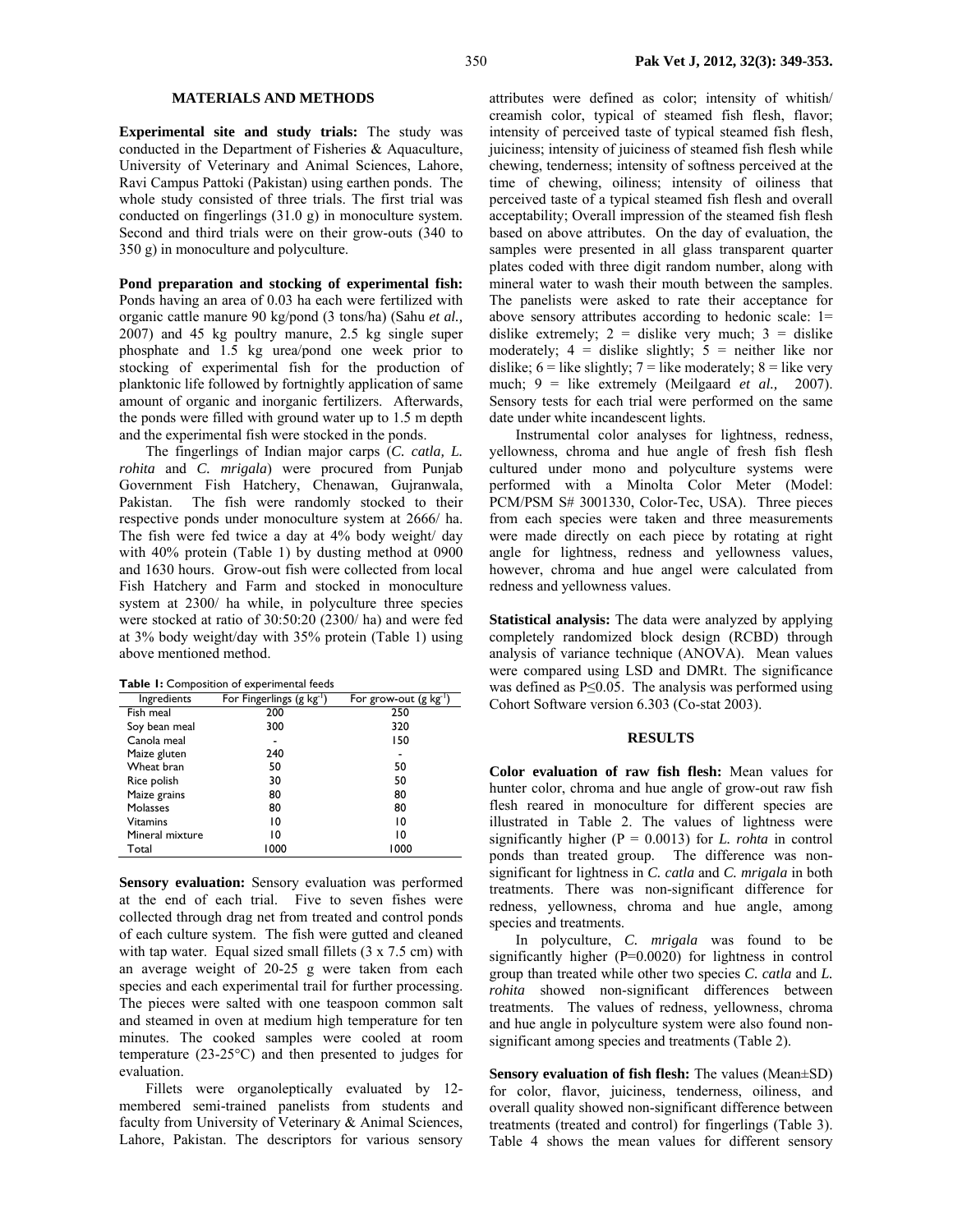| Species and             |                               | Monoculture                   |                    |                                | Polyculture                    |         |  |  |
|-------------------------|-------------------------------|-------------------------------|--------------------|--------------------------------|--------------------------------|---------|--|--|
| <b>Color Parameters</b> | Treated (D2)                  | Control                       | $P$ value          | Treated (D2)                   | Control                        | P value |  |  |
|                         |                               |                               |                    |                                |                                |         |  |  |
| C. mrigala              | 36.66± 0.54 <sup>a</sup>      | $36.71 \pm 0.30^a$            | 0.9023             | 33.49±0.50 <sup>a</sup>        | $33.81 \pm 0.59^b$             | 0.0020  |  |  |
| L. rohita               | 33.18± 0.43 <sup>a</sup>      | $37.22 \pm 0.75$ <sup>b</sup> | 0.0013             | 33.25±0.29 <sup>a</sup>        | 33.16±0.50 <sup>a</sup>        | 0.7916  |  |  |
| C. catla                | $36.83 \pm 0.51$ <sup>a</sup> | $36.54 \pm 0.57$ <sup>a</sup> | 0.5554             | 32.60±0.56 <sup>a</sup>        | 33.34±0.34 <sup>a</sup>        | 0.1227  |  |  |
| Mean                    | 36.19 <sup>a</sup>            |                               | 33.27 <sup>b</sup> |                                |                                |         |  |  |
| A                       |                               |                               |                    |                                |                                |         |  |  |
| C. mrigala              | $-4.62 \pm 0.34$ <sup>a</sup> | $-4.57 \pm 0.19^a$            | 0.8559             | $-4.62 \pm 0.38$ <sup>a</sup>  | $-4.51 \pm 0.46^a$             | 0.9436  |  |  |
| L. rohita               | $-4.70 \pm 0.07$ <sup>a</sup> | $-4.78 \pm 0.64$ <sup>a</sup> | 0.8533             | $-4.57 \pm 0.40$ <sup>a</sup>  | $-4.61 \pm 0.20$ <sup>a</sup>  | 0.8753  |  |  |
| C. catla                | $-5.30 \pm 0.53$ <sup>a</sup> | $-4.61 \pm 0.52$ <sup>a</sup> | 0.1806             | $-5.01 \pm 0.21$ <sup>a</sup>  | $-4.75 \pm 0.50^a$             | 0.4509  |  |  |
| Mean                    | $-4.67$ <sup>a</sup>          |                               | $-4.76a$           |                                |                                |         |  |  |
| в                       |                               |                               |                    |                                |                                |         |  |  |
| C. mrigala              | $9.15 \pm 0.56^a$             | $8.44 \pm 1.09^a$             | 0.3740             | $8.97 \pm 1.21$ <sup>a</sup>   | $9.38 \pm 0.34$ <sup>a</sup>   | 0.8726  |  |  |
| L. rohita               | 7.81±0.92 <sup>a</sup>        | 7.42±0.99 <sup>a</sup>        | 0.6413             | $5.64 \pm 1.31$ <sup>a</sup>   | $7.43 \pm 0.75$ <sup>a</sup>   | 0.1093  |  |  |
| C. catla                | $7.19 \pm 1.11$ <sup>a</sup>  | $6.56 \pm 0.69^a$             | 0.4538             | 7.02±0.90 <sup>a</sup>         | $6.05 \pm 0.49^a$              | 0.1765  |  |  |
| Mean                    | 7.76 <sup>a</sup>             |                               |                    | 7.41 <sup>a</sup>              |                                |         |  |  |
| Chroma                  |                               |                               |                    |                                |                                |         |  |  |
| C. mrigala              | $-0.96 \pm 0.01$ <sup>a</sup> | $-0.95 \pm 0.02$ <sup>a</sup> | 0.3295             | $-0.96 \pm 0.012$ <sup>a</sup> | $-0.97 \pm 0.010^a$            | 0.6433  |  |  |
| L. rohita               | $-0.93 \pm 0.03$ <sup>a</sup> | $-0.91 \pm 0.01$ <sup>a</sup> | 0.4989             | $-0.83 \pm 0.075$ <sup>a</sup> | $-0.92 \pm 0.035$ <sup>a</sup> | 0.1565  |  |  |
| Catla catla             | $-0.87 \pm 0.05^a$            | $-0.89 \pm 0.02$ <sup>a</sup> | 0.5734             | $-0.88 \pm 0.026$ <sup>a</sup> | $-0.85 \pm 0.060$ <sup>a</sup> | 0.5216  |  |  |
| Mean                    | $-0.90$ <sup>a</sup>          |                               |                    | $-0.91$ <sup>a</sup>           |                                |         |  |  |
| Hue angle               |                               |                               |                    |                                |                                |         |  |  |
| C. mrigala              | $10.25 \pm 0.65^{\circ}$      | $9.61 \pm 0.99^a$             | 0.4043             | $9.98 \pm 1.21$ <sup>a</sup>   | $10.09 \pm 0.48$ <sup>a</sup>  | 0.8802  |  |  |
| L. rohita               | $9.12 \pm 0.76$ <sup>a</sup>  | $8.82 \pm 1.18^a$             | 0.7305             | $7.29 \pm 1.12$ <sup>a</sup>   | $8.76 \pm 0.53$ <sup>a</sup>   | 0.1103  |  |  |
| C. catla                | 8.96±0.95 <sup>a</sup>        | $8.02 \pm 0.84$ <sup>a</sup>  | 0.2689             | $8.63 \pm 0.84$ <sup>a</sup>   | 7.70±0.28 <sup>a</sup>         | 0.1453  |  |  |
| Mean                    | 9.13 <sup>a</sup>             |                               |                    | 8.81a                          |                                |         |  |  |

**Table 2:** Hunter color values of grow-out raw fish flesh reared under mono and polyculture systems

\* Figures with different superscripts in rows differ significantly (P≤0.05) in each culture system.

**Table 3:** Sensory attributes of fingerlings steamed fish flesh reared under monoculture

| <b>Species</b>               | Treated (D1)                 | Control (D0)                 | P value |
|------------------------------|------------------------------|------------------------------|---------|
| Color                        |                              |                              |         |
| C. mrigala                   | $7.00 \pm 1.28$ <sup>a</sup> | $7.25 \pm 1.36^a$            | 0.6469  |
| L. rohita                    | $6.83 \pm 1.19^a$            | $7.00 \pm 1.28$ <sup>a</sup> | 0.7445  |
| C. catla                     | $7.00 \pm 1.35^a$            | $6.67 \pm 1.15$ <sup>a</sup> | 0.5221  |
| Flavor                       |                              |                              |         |
| C. mrigala                   | $6.25 \pm 1.48$ <sup>a</sup> | $6.92 \pm 0.79$ <sup>a</sup> | 0.1839  |
| L. rohita                    | $6.50 \pm 1.24$ <sup>a</sup> | $6.83 \pm 1.27$ <sup>a</sup> | 0.5221  |
| C. catla                     | $6.75 \pm 1.36^a$            | $6.75 \pm 0.97$ <sup>a</sup> | 1.0000  |
| <b>Juiciness</b>             |                              |                              |         |
| C. mrigala                   | $5.92 \pm 1.62$ <sup>a</sup> | $6.50 \pm 1.17$ <sup>a</sup> | 0.3229  |
| L. rohita                    | $6.67 \pm 1.23$ <sup>a</sup> | $6.33 \pm 1.44$ <sup>a</sup> | 0.5477  |
| C. catla                     | $6.33 \pm 1.30a$             | $6.50 \pm 1.31a$             | 0.7580  |
| <b>Tenderness</b>            |                              |                              |         |
| C. mrigala                   | $6.58 \pm 1.38^a$            | $6.50 \pm 0.67$ <sup>a</sup> | 0.8525  |
| L. rohita                    | $6.25 \pm 1.06^a$            | $6.58 \pm 1.31$ <sup>a</sup> | 0.4999  |
| C. catla                     | $6.67 \pm 1.30^a$            | $6.42 \pm 1.38$ <sup>a</sup> | 0.6525  |
| <b>Oiliness</b>              |                              |                              |         |
| C. mrigala                   | $6.25 \pm 1.42^a$            | $6.33 \pm 1.44$ <sup>a</sup> | 0.8877  |
| L. rohita                    | $6.42 \pm 0.90^a$            | $5.92 \pm 1.24$ <sup>a</sup> | 0.2706  |
| C. catla                     | $6.67 \pm 1.44^a$            | $6.25 \pm 1.36^a$            | 0.4726  |
| <b>Overall Acceptability</b> |                              |                              |         |
| C. mrigala                   | $6.67 \pm 0.78$ <sup>a</sup> | $7.25 \pm 0.97$ <sup>a</sup> | 0.1174  |
| L. rohita                    | $6.67 \pm 1.37$ <sup>a</sup> | $6.67 \pm 0.98$ <sup>a</sup> | 1.0000  |
| C. catla                     | 7.17±1.19 <sup>a</sup>       | $6.67 \pm 0.89$ <sup>a</sup> | 0.2567  |

\* Figures with different superscripts in rows differ significantly (P≤0.05).

attributes of grow-out steamed fish in mono and polyculture systems. Results revealed non-significant variation for various sensory attributes such as color, flavor, juiciness, tenderness, oiliness and overall acceptability in case of monoculture. In polyculture, the values for color  $(P=0.0150)$ , oiliness  $(P=0.0011)$  and overall acceptability (P=0.0126) showed significantly higher scores for *C. mrigala* in control when compared with treated group (Table 4). *C. catla* and *L. rohita* revealed non-significant differences for any of the above mentioned sensoric attributes in polyculture (Table 4).

The comparison of sensory scores for various attributes among grow-out fish reared under monoculture and polyculture systems is illustrated in Table 4. The

results revealed significantly higher scores (P≤0.05) for flavor and tenderness  $(P=0.0135)$  in polyculture when compared with monoculture.

#### **DISCUSSION**

It was observed that culture system and treatment significantly affected the lightness while, non-significant effect was observed for rest of the parameters. The studies of Grigorakis *et al.* (2003) supported our results that cultured fish showed more whiteness than wild fish which may be due to higher fat contents. In present study minor variations regarding treatments were observed for lightness, redness and yellowness. Bjerkeng *et al.* (1997) reported higher lightness, redness and yellowness values in Atlantic salmon (*Salmo salar*). Collins *et al.* (2011) evaluated the effect of linseed oil with vitamin E, butylated hydroxytoluene and lipid encapsulation on objective color parameters in rainbow trout and reported higher redness and yellowness values of fish flesh fed on fish oil compared to fish fed any of the linseed oil.

The results regarding sensory evaluation of fish flesh are in accordance with the findings of Hassan (1996) who studied the organoleptic characteristics of Indian major carps and found non-significant differences among species for taste and overall quality when reared under different organic manures and artificial feeding. Brinker and Reiter (2011) replaced fish meal by plant protein substitution and guar gum addition in trout feed. They reported that flesh quality parameters revealed slight differences between treatments, without any significant alteration in organoleptic quality. Mathis *et al.* (2003) observed no effects of feed with respect to physiological or sensory properties of the fish flesh of Eurasian perch (*Perca fluviatilis*). Nandeesha *et al.* (2000) incorporated non-defatted silkworm larvae (pupae) in the diet of farmed carp (*Cyprinus carpio*) and reported nonsignificant differences in aroma, texture and flavor of carp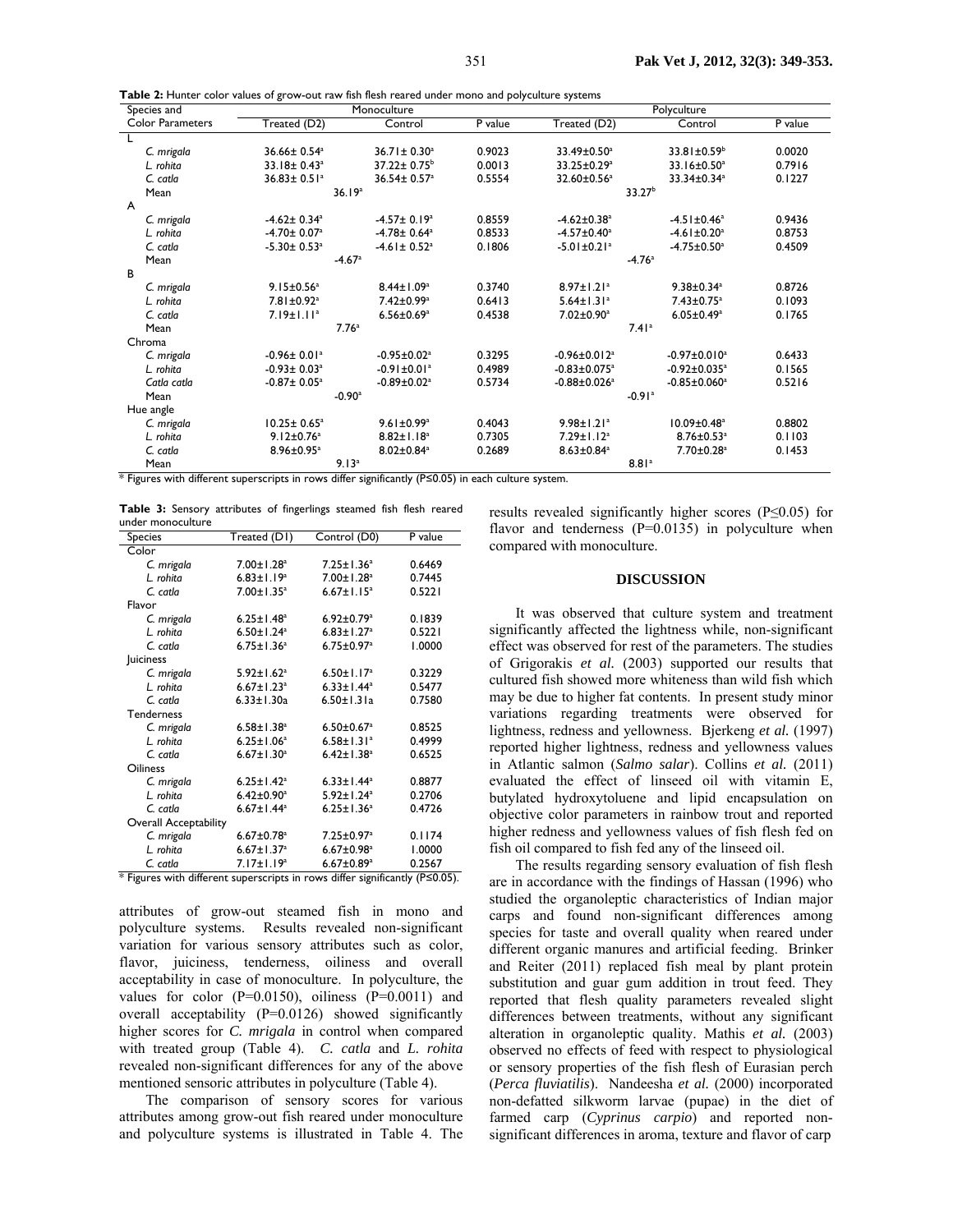**Table 4:** Sensory attributes of steamed grow-out fish flesh reared under mono and polyculture

| Species and           | ິ<br>Monoculture             |                              |                   | Polyculture                  |                              |         |
|-----------------------|------------------------------|------------------------------|-------------------|------------------------------|------------------------------|---------|
| Sensory attributes    | Treated (D2)                 | Control                      | P value           | Treated (D2)                 | Control                      | P value |
| Color                 |                              |                              |                   |                              |                              |         |
| C. mrigala            | $6.83 \pm 1.02$ <sup>a</sup> | $6.83 \pm 1.19^a$            | 0.4548            | $5.33 \pm 1.87$ <sup>a</sup> | $7.00 \pm 1.12^b$            | 0.0150  |
| L. rohita             | 7.00±1.04 <sup>a</sup>       | $6.66 \pm 2.01$ <sup>a</sup> | 0.6160            | $6.00 \pm 1.04^a$            | $6.25 \pm 0.96^a$            | 0.5488  |
| C. catla              | $6.83 \pm 1.02$ <sup>a</sup> | $7.08 \pm 1.08^a$            | 0.5683            | $7.25 \pm 0.75$ <sup>a</sup> | $6.91 \pm 1.08$ <sup>a</sup> | 0.3912  |
| Mean                  | 6.87a                        |                              |                   | 6.45 <sup>b</sup>            |                              |         |
| Flavor                |                              |                              |                   |                              |                              |         |
| C. mrigala            | $6.00 \pm 1.53$ <sup>a</sup> | $6.83 \pm 1.33$ <sup>a</sup> | 0.1705            | $5.83 \pm 1.46^a$            | $7.00 \pm 1.53$ <sup>a</sup> | 0.0704  |
| L. rohita             | $6.08 \pm 1.56^a$            | $6.00 \pm 2.04$ <sup>a</sup> | 0.9117            | $6.41 \pm 0.99$ <sup>a</sup> | $5.66 \pm 1.30^a$            | 0.1274  |
| C. catla              | $6.75 \pm 1.95^a$            | $6.25 \pm 2.09^a$            | 0.5521            | $7.00 \pm 1.41$ <sup>a</sup> | $6.5 \pm 1.24$ <sup>a</sup>  | 0.3676  |
| Mean                  | 6.31 <sup>b</sup>            |                              | 6.40 <sup>b</sup> |                              |                              |         |
| Juiciness             |                              |                              |                   |                              |                              |         |
| C. mrigala            | $5.91 \pm 1.56^a$            | $6.25 \pm 1.48^a$            | 0.5977            | $5.91 \pm 1.50^a$            | $6.83 \pm 0.93$ <sup>a</sup> | 0.0871  |
| L. rohita             | $5.91 \pm 1.16^a$            | $6.75 \pm 1.13$ <sup>a</sup> | 0.0901            | $6.25 \pm 1.71$ <sup>a</sup> | $5.83 \pm 1.11$ <sup>a</sup> | 0.4873  |
| C. catla              | $6.16 \pm 1.85^a$            | $5.66 \pm 1.87^a$            | 0.5177            | $6.5 \pm 1.16^a$             | $6.5 \pm 1.44^a$             | 1.0000  |
| Mean                  | 6.11c                        |                              |                   | 6.30 <sup>c</sup>            |                              |         |
| <b>Tenderness</b>     |                              |                              |                   |                              |                              |         |
| C. mrigala            | $5.83 \pm 1.89^a$            | $6.25 \pm 1.35^a$            | 0.8525            | $5.83 \pm 1.94$ <sup>a</sup> | $7.00 \pm 1.20^a$            | 0.0914  |
| L. rohita             | $6.58 \pm 1.56^a$            | $6.25 \pm 1.37^a$            | 0.4999            | $6.16 \pm 1.69^a$            | $6.00 \pm 1.20^a$            | 0.7841  |
| C. catla              | $6.66 \pm 1.80^a$            | $6.41 \pm 1.90^a$            | 0.6525            | $6.16 \pm 1.58^a$            | $6.08 \pm 1.50^a$            | 0.8962  |
| Mean                  | 6.04 <sup>a</sup>            |                              |                   | $6.20^{b}$                   |                              |         |
| Oiliness              |                              |                              |                   |                              |                              |         |
| C. mrigala            | $5.75 \pm 1.13^a$            | $6.08 \pm 1.24$ <sup>a</sup> | 0.4999            | $5.50 \pm 1.24^a$            | $7.33 \pm 1.15^b$            | 0.0011  |
| L. rohita             | $6.08 \pm 1.16^a$            | $5.91 \pm 1.37$ <sup>a</sup> | 0.7521            | $5.91 \pm 1.62$ <sup>a</sup> | $5.83 \pm 1.52$ <sup>a</sup> | 0.8981  |
| C. catla              | $6.25 \pm 1.42$ <sup>a</sup> | $5.91 \pm 2.02$ <sup>a</sup> | 0.6449            | $6.33 \pm 2.05^a$            | $6.16 \pm 1.26^a$            | 0.8135  |
| Mean                  | 6.00 <sup>a</sup>            |                              |                   | 6.18 <sup>a</sup>            |                              |         |
| Overall acceptability |                              |                              |                   |                              |                              |         |
| C. mrigala            | $6.66 \pm 1.23$ <sup>a</sup> | $7.08 \pm 1.16^a$            | 0.4035            | $6.08 \pm 1.16^a$            | $7.41 \pm 1.24^b$            | 0.0126  |
| L. rohita             | $6.33 \pm 1.23$ <sup>a</sup> | $6.5 \pm 2.06^a$             | 0.8126            | $6.50 \pm 1.16^a$            | $6.25 \pm 1.21$ <sup>a</sup> | 0.6125  |
| C. catla              | $6.58 \pm 1.62$ <sup>a</sup> | $6.41 \pm 2.10^a$            | 0.8302            | $6.91 \pm 1.31$ <sup>a</sup> | $6.33 \pm 1.23$ <sup>a</sup> | 0.2733  |
| Mean                  | 6.59a                        |                              |                   | 6.58 <sup>a</sup>            |                              |         |

\* Figures with different superscripts in rows differ significantly (P≤0.05) in each culture system.

flesh between control and treatment groups. Similar nonsignificant findings have also been reported by Martins *et al.* (2011), while evaluating the effect of partial replacement of fish oil by flaxseed oil on sensory quality of fish flesh.

In polyculture the artificial diet significantly affected the color, oiliness and overall acceptability of *C. mrigala* in treated ponds compare to *C. catla* and *L. rohita.* In this case our results are in harmony with the findings of Javed *et al.* (1995) who found significant differences among the taste scores of three fish species *C. catla*, *C. mrigala* and *L. rohita.* Such differences among species in the same culture condition and artificial feed might be due their different feeding niches and genetic makeup.

**Conclusion:** The flesh quality of fingerlings and their grow-outs was not affected by artificial feed in monoculture while, the grow-outs when cultured in polyculture showed some effects in color, oiliness and overall acceptability in *C. mrigala*.

#### **REFERENCES**

- Bierkeng B, S Refstie, KT Fialestad, T Storebakken, M Rodbotten and A J Roem, 1997. Quality parameters of the flesh of Atlantic salmon (*Salmo salar*) as affected by dietary fat content and full-fat soybean meal as a partial substitute for fish meal in the diet. Aquaculture, 157: 297-309.
- Brinker A and R Reiter, 2011. Fish meal replacement by plant protein substitution and guar gum addition in trout feed, part I: effects on feed utilization and fish quality. Aquaculture, 310: 350-360.
- Collins SA, PJ Shand and MD Drew, 2011. Stabilization of linseed oil with vitamin E, butylated hydroxytoluene and lipid encapsulation affects fillet lipid composition and sensory characteristics when fed to rainbow trout. Anim Feed Sci Tech, 170: 53-62.
- Grigorakis K, KDA Taylor and MN Alexis, 2003. Organoleptic and volatile aroma compounds comparison of wild and cultured

gilthead sea bream (*Sparus aurata*): sensory differences and possible chemical basis. Aquaculture, 225: 109-119.

- Hassan M, 1996. Influence of pond fertilization with broiler droppings on the growth performance and meat quality of major carps. Ph.D. Thesis, Department of Zoology & Fisheries, Univ Agric, Faislaabad, Pakistan, pp: 195.
- Hussain SM, SA Rana, M Afzal and M Shahid, 2011. Efficacy of phytase supplementation on mineral digestibility in *Labeo rohita* fingerlings fed on corn gluten meal (30%) based diets. Pak J Agric Sci, 48: 237-241.
- Javed M, AN Sheri, S Hayat and M Hassan, 1995. Organoleptic evaluation of fish reared under organic and inorganic fertilizers and feed supplementation of ponds. Pak J Agric Sci, 32: 1- 4.
- Kaushik SJ, JP Cravedi, JP Lalles, J Sumpter, B Fauconneau and M Laroche, 1995. Partial or total replacement of fish meal by soybean protein on growth, protein utilization, potential estrogenic or antigenic effects, cholesterolemia and flesh quality in rainbow trout, *Oncorhynchus mykiss.* Aquaculture, 133: 257-334.
- Khan MA, I Ahmed and SF Abidi, 2004. Effect of ration size on growth, conversion efficiency and body composition of fingerling mrigal, *Cirrhinus mrigala* (Hamilton). Aquacult Nutr, 10: 47-53.
- Khan N, NA Qureshi, M Nasir, F Rasool and KJ Iqbal, 2011. Effect of artificial diet and culture systems on sensory quality of fried fish flesh of Indian major carps. Pak J Zool*,* 43: 1177-1182.
- Kilinc B, S Cakli, T Dincer and S Tolasa, 2009. Microbiological, chemical, sensory, color and textural changes of rainbow trout fillets treated with sodium acetate, sodium lactate, sodium citrate, and stored at 4 °C. J Aquatic Food Product Technol, 18: 3-17.
- Kilincceker O and S Kurt, 2010. The sensory quality of pearl mullet (*Chalcalburnus tarichi*) fillets coated with different coating materials. Turk J Fish Aquatic Sci*,* 10: 471-476.
- Martins DA, LMP Valente and SP Lall, 2011. Partial replacement of fish oil by flaxseed oil in Atlantic halibut (*Hippoglossus hippoglossus* L.) diets: effects on growth, nutritional and sensory quality. Aquac Nutr*,* 17: 671-684.
- Mathis N, C Feidt and | Brun-Bellut, 2003. Influence of protein/energy ratio on carcass quality during the growing period of Eurasian perch (*Perca fluviatilis*). Aquaculture, 217: 453-464.
- Meilgaard M C, G V Civille and B T Carr, 2007. Sensory Evaluation Techniques. 4th Ed, CRC PRESS, Boca Raton, FL USA.
- Nandeesha MC, B Gangadhara, TJ Varghese and P Keshavanath, 2000. Growth response and flesh quality of common carp, *Cyprinus*